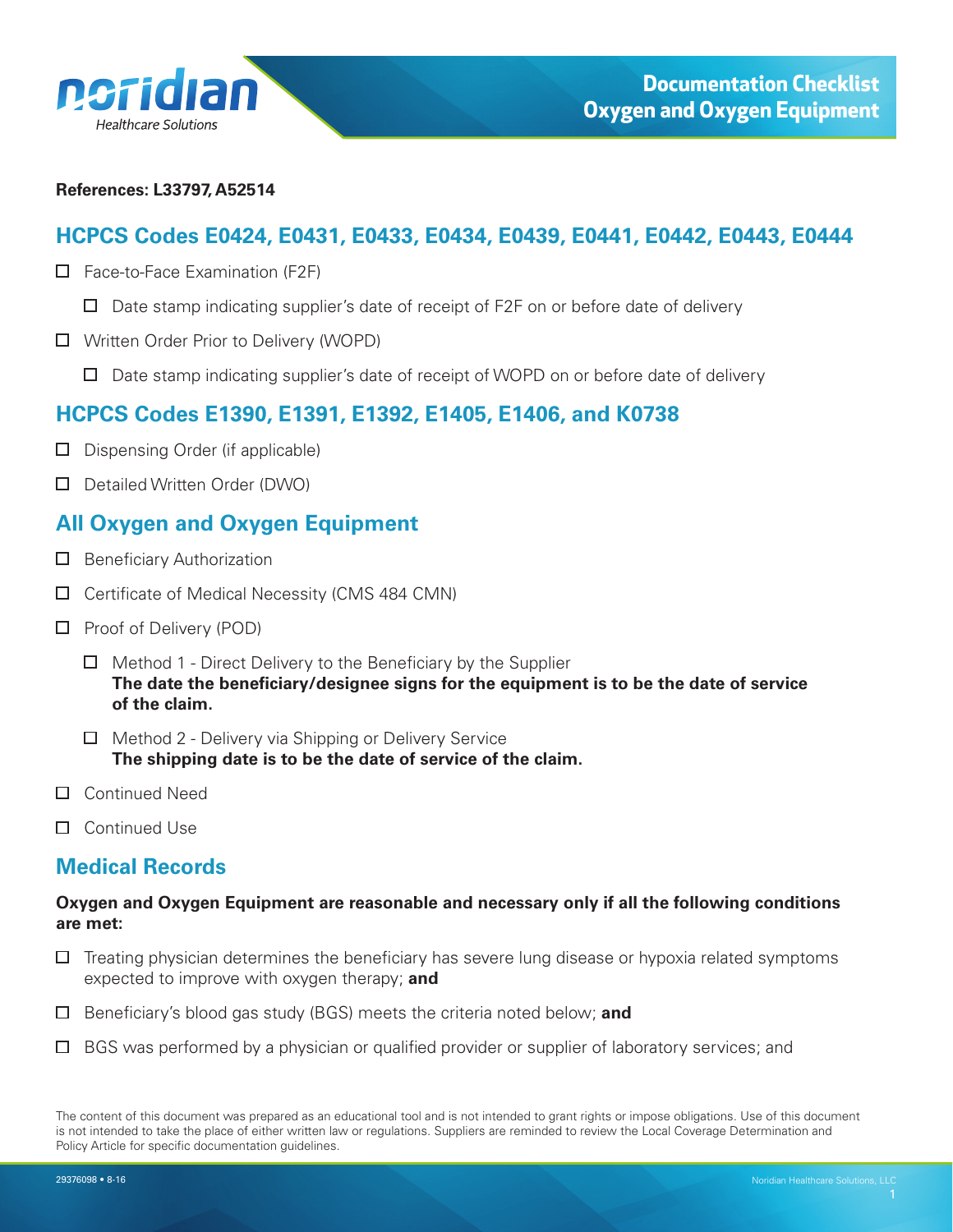- $\Box$  BGS was obtained under the following conditions:
	- $\Box$  If performed during an inpatient hospital stay, the reported test must be the one obtained closest to, but no earlier than 2 days prior to the hospital discharge date; **or**
	- $\Box$  If not performed during an inpatient hospital stay, the reported test must be performed while the beneficiary is in a chronic stable state – i.e., not during a period of acute illness or an exacerbation of their underlying disease; **and**
- $\Box$  Alternative treatments tried or considered and deemed clinically ineffective

## **Group I Criteria:**

- Arterial blood gas (ABG) at or below 55 mm Hg or arterial blood saturation at or below 88%
	- At rest; **or**
	- During exercise (3 tests); **or**
	- During sleep (at least 5 minutes); **or**
	- $\Box$  During sleep (signs of hypoxemia)
		- $\Box$  Decrease in ABG more than 10 mm Hg or a decrease in arterial blood saturation more than 5% from baseline for at least 5 minutes taken during sleep
- $\Box$  Initial coverage limited to 12 months

## **Group II Criteria**

- $\Box$  ABG between 56 59 mm Hg or arterial blood saturation at 89%
	- Same testing requirements as Group I; **and**
- $\Box$  Beneficiary has one of following conditions:
	- Dependent edema, suggesting congestive heart failure; **or**
	- Pulmonary hypertension or cor pulmonale; **or**
	- $\Box$  Erythrocythemia with a hematocrit greater than 56%
- $\Box$  Initial coverage limited to 3 months

## **Long Term Oxygen Therapy Clinical Trials**

- $\Box$  Beneficiary is enrolled in a clinical trial approved by CMS and sponsored by the National Heart, Lung and Blood Institute; **and**
- $\Box$  Beneficiary has an ABG from 56 to 65 mm Hg or arterial oxygen saturation at or above 89%

## **Cluster Headaches**

- $\Box$  Beneficiary is being treated for cluster headaches (Refer to LCD for ICD codes)
	- $\Box$  Has had at least five severe to very severe (prevents all activities) unilateral headache attacks lasting 15-180 minutes when untreated
	- $\Box$  Headache is accompanied by at least one of the following:
		- Ipsilateral conjunctival injection and/or lacrimation; **or**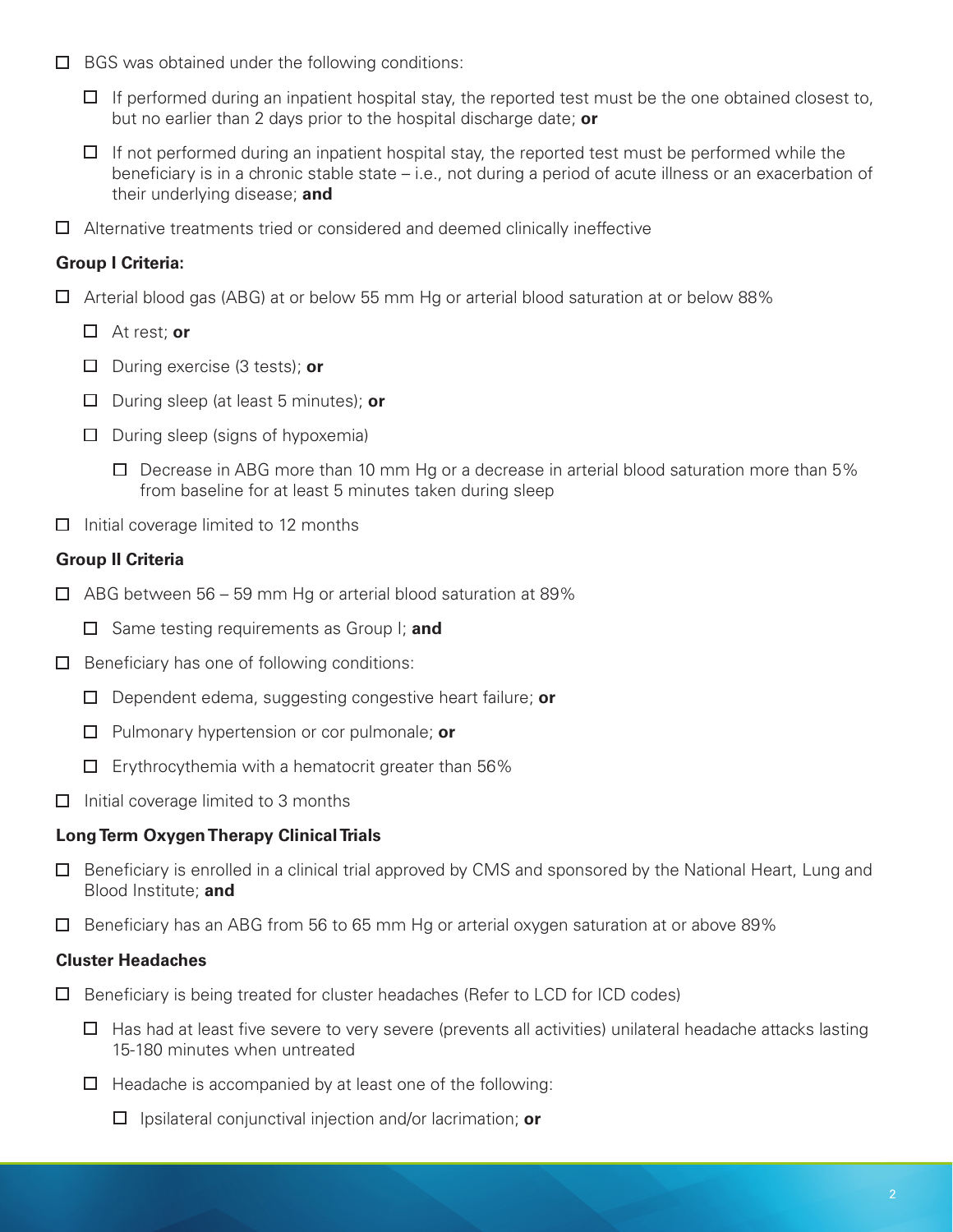- Ipsilateral nasal congestion and/or rhinorrhea; **or**
- Ipsilateral eyelid edema; **or**
- Ipsilateral forehead and facial sweating; **or**
- Ipsilateral miosis and/or ptosis; **or**
- $\Box$  A sense of restlessness or agitation
- $\Box$ Beneficiary is enrolled in a clinical trial approved by CMS

## **Portable Oxygen Systems**

- Medical records support the beneficiary is mobile within the home; **and**
- $\Box$  BGS performed at rest (awake) or during exercise

## **High Liter Flow – Greater than 4 LPM**

□ Group I or II BGS performed while on 4 or more LPM

# **Certificate of Medical Necessity (CMN)**

#### Initial CMN

- 1. First claim for home oxygen; **or**
- $\Box$  2. During the first 36 months of the rental period, when a break in medical necessity of at least 60 days, plus whatever days remain in the rental month during which the need for oxygen ended; **or**
- 3. Equipment is replaced because reasonable useful lifetime (RUL) has been reached; **or**
- $\Box$  4. Equipment is replaced because of irreparable damage, theft, or loss

Situations 1 and 2 require:

- □ Most recent BGS obtained within 30 days prior to initial date; **and**
- $\Box$  Beneficiary was seen and evaluated by the treating physician within 30 days prior to date of the initial CM

Situations 3 and 4 require:

 $\Box$  Most recent qualifying value and test date (does not need to be within 30 days, can be test result reported on the most recent prior CMN)

## **Recertification CMN**

- $\Box$  Group I Twelve (12) months after initial CMN
	- Most recent BGS prior to the thirteenth month of therapy; **and**
	- $\Box$  Beneficiary was seen and reevaluated by the treating physician within 90 days prior to the recertification date
- $\Box$  Group II Three (3) months after initial CMN
	- $\Box$  Most recent BGS performed between the 61st and 90th day following the initial certification; and
	- $\Box$  Beneficiary was seen and reevaluated by the treating physician within 90 days prior to the recertification date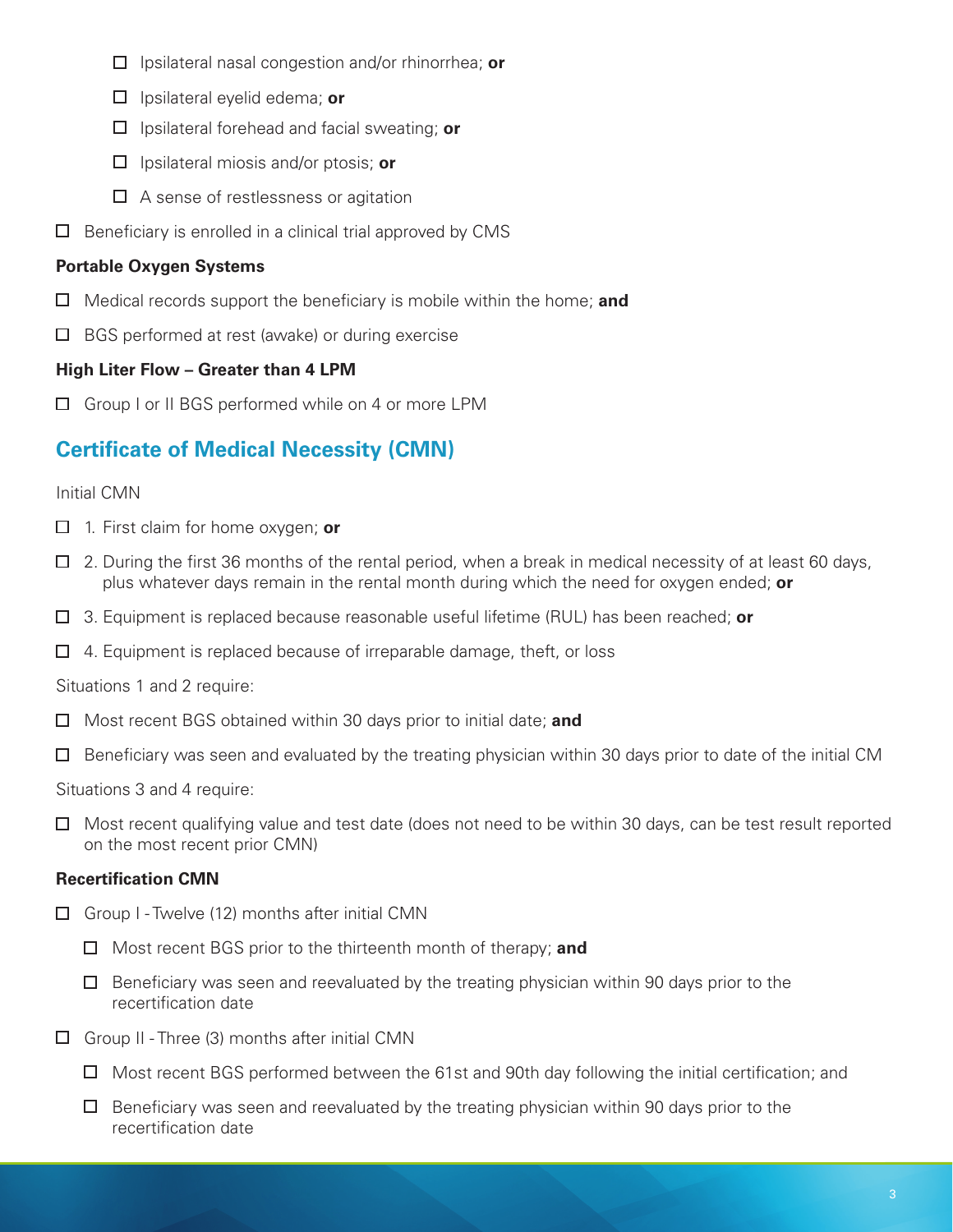- $\Box$  Repeat testing is not required for recertification for situations 3 and 4 above.
	- $\Box$  Enter the most recent qualifying test and test date

# **Revised CMN**

- $\Box$  When the prescribed maximum flow rate changes from one of the following categories to another:
	- $\Box$  a. Less than 1 LPM
	- $\Box$  b. 1-4 I PM
	- □ c. Greater than 4 LPM; and
		- $\Box$  If change is from category a or b to c, a repeat BGS with the beneficiary on 4 LPM must be performed
	- $\Box$  BGS must be most recent study obtained within 30 days prior to initial date
- $\Box$  When length of need expires
	- $\Box$  BGS must be most recent study obtained within 30 days prior to initial date
- $\Box$  When portable oxygen is added subsequent to the initial CMN for stationary oxygen
	- $\Box$  No requirement for a repeat BGS unless the initial qualifying study was performed during sleep, in which case a repeat BGS must be performed while the beneficiary is at rest (awake) or during exercise within 30 days prior to the revised date
- $\Box$  When stationary oxygen is added subsequent to the initial CMN for portable oxygen
	- □ No BGS required
- $\Box$  When there is a new treating physician but the oxygen order is the same
	- □ No BGS required
	- $\square$  Does not need to be submitted with the claim
- $\Box$  If there is a new supplier and that supplier does not have the prior CMN
	- □ No BGS required
	- $\Box$  Does not need to be submitted with the claim

# **Billing Reminders**

- Long term oxygen therapy and cluster headache clinical trial claims require the "clinicaltrials.gov" identifier number of the CMS clinical trial.
- Claims that meet the coverage criteria of long term oxygen therapy or cluster headache clinical trials must include the Q0 (Q-zero) modifier.
- Claims for beneficiaries being treated in a clinical trial for cluster headaches must include the diagnosis code for the qualifying cluster headache condition and the diagnosis code for "Examination of Participant in Clinical Trial" (Refer to LCD for ICD codes).
- Maintenance and servicing of a stationary or portable concentrator or transfilling equipment will be allowed no more than every six months beginning no sooner than six months following the end of the 36 month rental period.